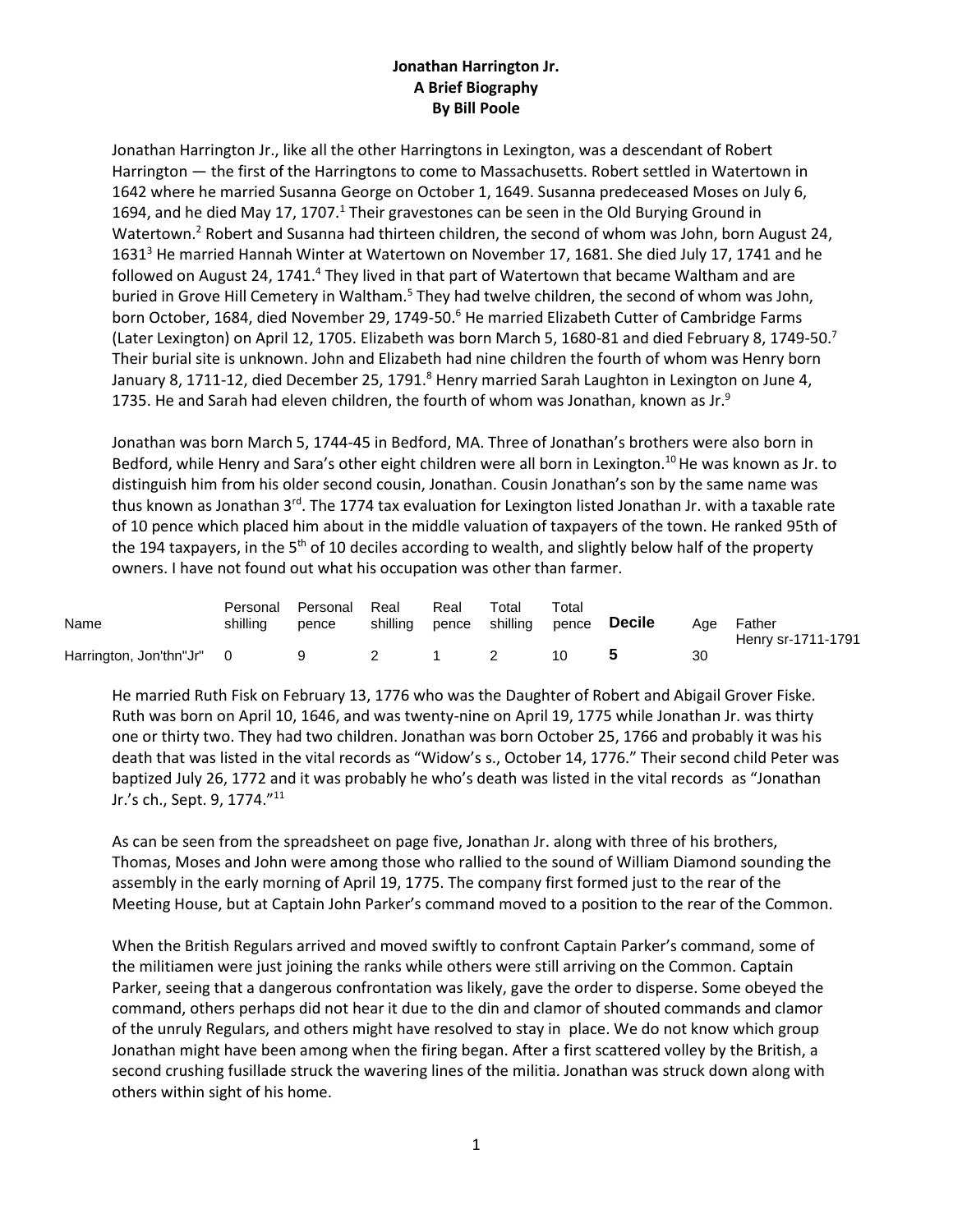

The line of the militia marked by the granite boulder showing Jonathan Jr. and Ruth's home in the immediate background showing how close to his home Jonathan met his death. [Photo courtesy of the Lexington Historical Society.]

When the shooting ended, and the British troops fired their victory salute and then headed off toward Concord, the stunned surviving militiamen returned to the Common. There they found fathers, sons, brothers, cousins and neighbors, dead, dying, wounded or maimed.

Thomas, Moses III and John Harrington gazed upon the dead face of their beloved brother, unable to believe that he had been taken from them so violently. Ruth and her young son, Jonathan must have been overcome with grief, and Ruth would suffer another tragedy when young Jonathan would die the following year just before his tenth birthday. The dead were placed in rough-hewn wooden caskets and respectfully placed within the meeting house before being hastily buried at the rear of the Old Burial Ground. There, the common grave was hidden with branches for fear the returning British would desecrate their resting place.<sup>12</sup>

John Munroe in a deposition given on December 28, 1824 recorded that "Isaac Muzzy, Jonathan Harrington, and my father, Robert Munroe, were found dead near the place where our line was formed."<sup>13</sup> Levi Harrington ,son of Daniel, and an eyewitness to the evens, in March 1846, dictated an account of the events of April 19th to his son Bowen. providing a fuller description of Jonathan's death.

"Jonathan Harrington, after leaving the Common went to his house, a few rods north, took his wife and child by the hand and was leaving the house by the back way, when he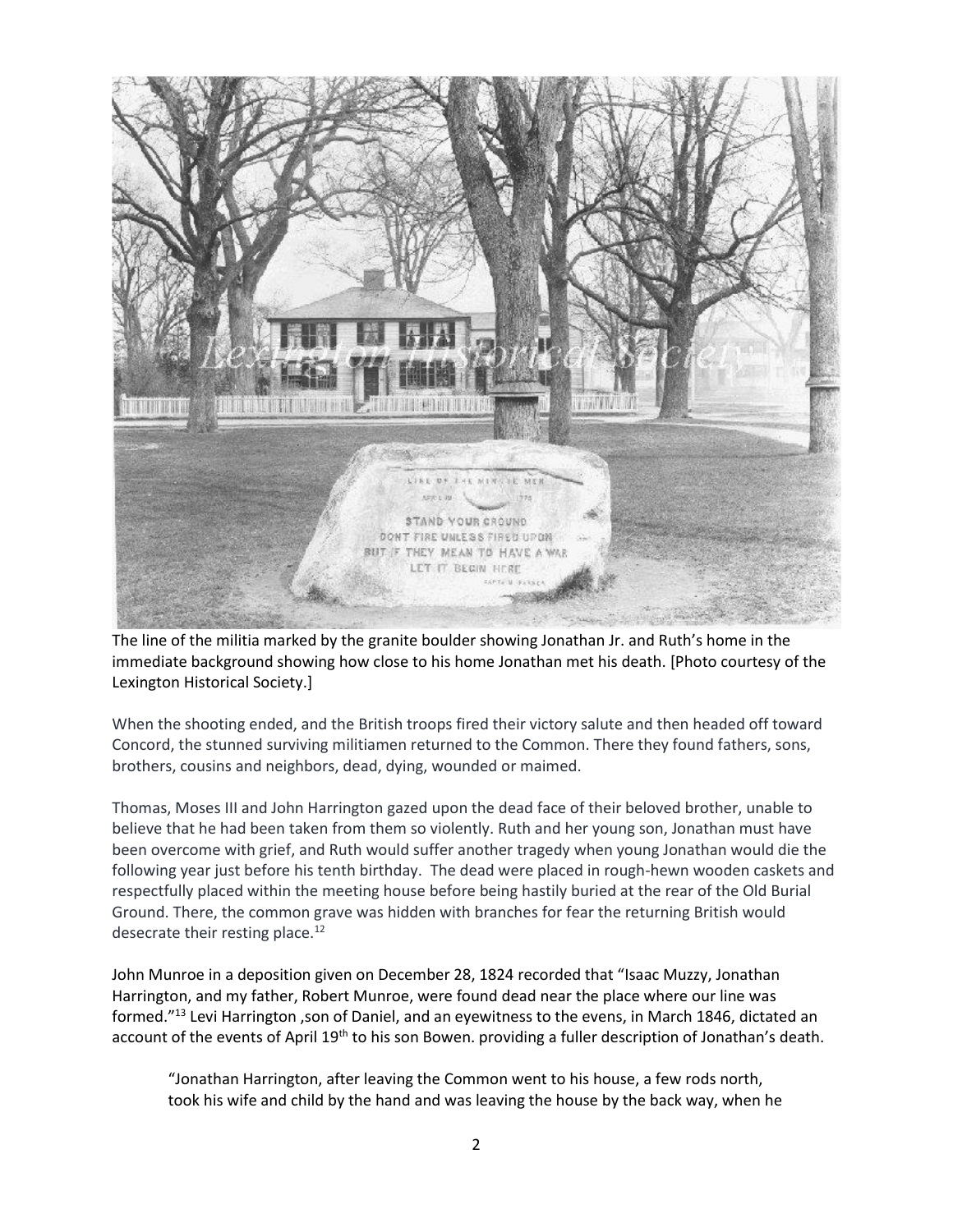was discovered by the British, who fired and killed him. (Perhaps he was running towards his house when he was killed) His wife saw him fall. He was found near his barn, where the Bedford road now is."<sup>14</sup>

However, it appears that earlier, during the 60<sup>th</sup> anniversary commemoration held on April 19-20, 1835, the noted orator, Edward Everett, embellished the story of Jonathan Jr.'s death, and a version of this has been elaborated on and survives to this day.

Harrington's was a cruel fate. He fell in front of his own house, on the north of the com mon. His wife, at the window , saw him fall, and then start up, blood gushing from his breast. He held out his hands to her, as if for assistance, and fall again. Rising once more on his hands and knees, he crawled across the road towards his dwelling. She ran to meet him at the door, but it was to see him expire at her feet.<sup>15</sup>

Whether this was the first time the story was told in this fashion, it caught on. Frank Warren Coburn in 1912 wrote:

"Jonathan Harrington Jr. was mortally wounded, but staggered towards his home, on the northerly end of the Common. He fell before reaching there, struggled to his feet again, and staggered almost to his own door, where he expired, just as his wife rushed to meet him."<sup>16</sup>

In 1921, Coburn wrote with a sense of immediacy and greater pathos:

"He is mortally wounded on the northerly end of the Common. Across the road is his home. He struggles to reach it, falls, but with renewed effort rises and staggers to his own door-stone. His wife meets him there, and he dies in her arms."<sup>17</sup>

David Hackett Fisher, in his *Paul Revere's Ride*, related the story in the most dramatic and poignant style.

Jonathan Harrington was mortally wounded only a few yards from his home on the western side of the Common. His wife and son watched in horror as he fell in front of the house, and struggled to get up again, his life's blood coursing from a gaping chest wound. Jonathan Harrington rose to his feet and stretched out his hands to his family. Then he fell to the ground and crawled painfully toward his home, inch by inch, across the rough ground of the common. He died on his own doorstep.<sup>18</sup>

In 1799, a monument was erected on Lexington Common to honor those who had died on April 19, 1775. The inscription of the plaque was written by Reverend Jonas Clarke who served as the minister to Lexington from 1755 until his death in 1805. In 1835, the remains of the fallen of April 19, 1775 were disinterred and reburied in a vault at the back of the monument. Although not the first Revolutionary War monument, that erected to General Richard Montgomery in St. Paul's Chapel in lower Manhattan lays claim to that, it is the first to honor the ordinary civilian-soldiers who died in the cause of our freedom.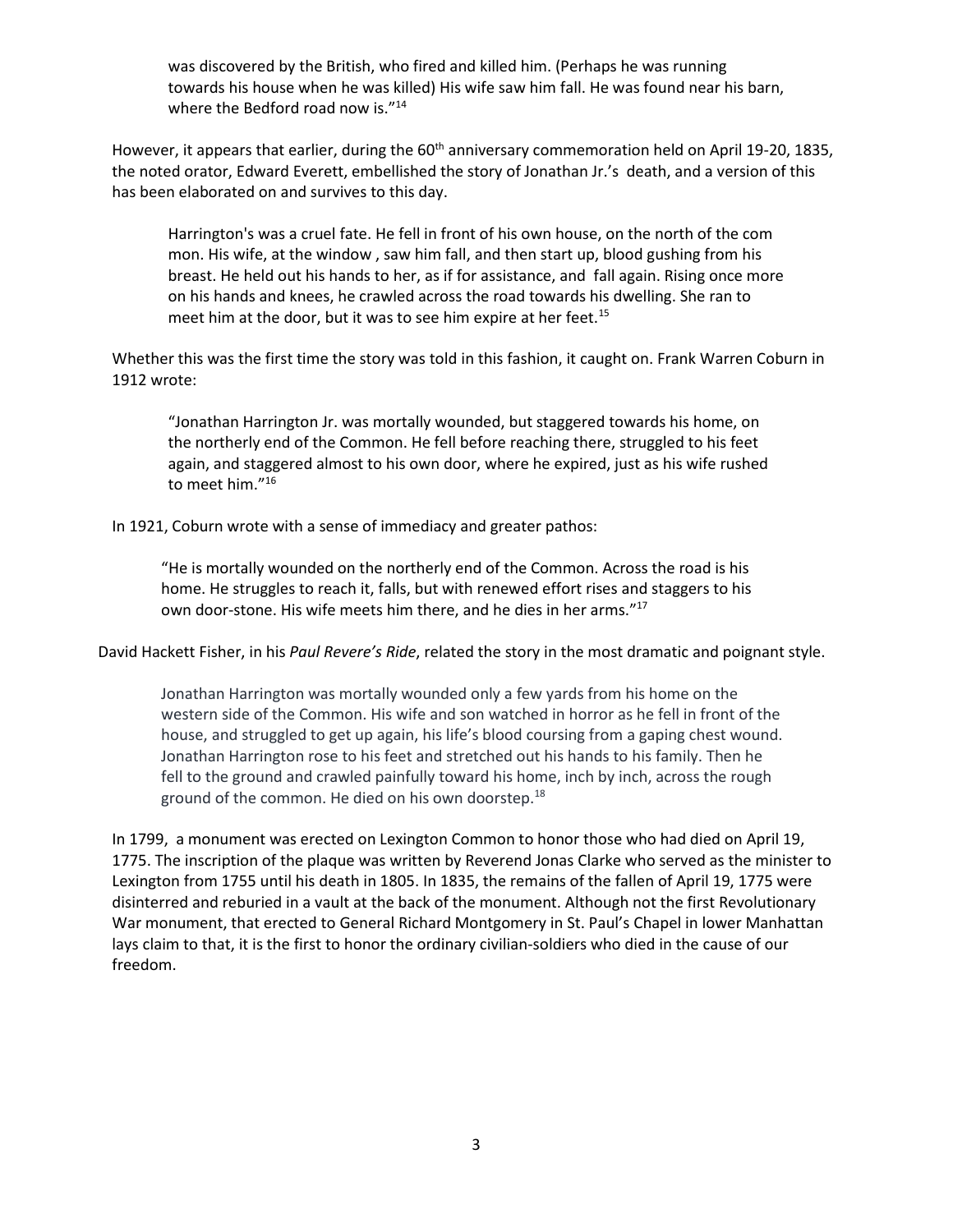

Sacred to the Liberty and the Rights of Mankind!!! The Freedom and Independence of America, Sealed and defended with the Blood of her Sons.

This Monument is erected By the inhabitants of Lexington, Under the patronage and at the expense of The Commonwealth of Massachusetts, To the memory of their Fellow Citizens, Ensign *Robert Munroe,* and Messrs. *Jonas Parker*, *Samuel Hadley*, *Jonathan Harrington, junr., Isaac Muzzy*, *Caleb Harrington* and *John Brown*, Of Lexington, and *Asahel Porter*, of Woburn, Who fell on this Field, the First Victims to the Sword of British Tyranny and Oppression, On the morning of the ever memorable Nineteenth of April, An. Dom. 1775. The Die was cast!!! The Blood of these Martyrs In the cause of God and their Country Was the Cement of the Union of these States, then Colonies, and gave the spring to the Spirit, Firmness And Resolution of their Fellow Citizens. They rose as one Man to revenge their Brethren's Blood, and at the Point of the Sword, to assert and Defend their native Rights. They nobly dar'd to be free!! The contest was long, bloody and affecting. Righteous Heaven approved the solemn appeal, Victory crowned their arms: and The Peace, Liberty, and Independence of the United States of America was their Glorious Reward.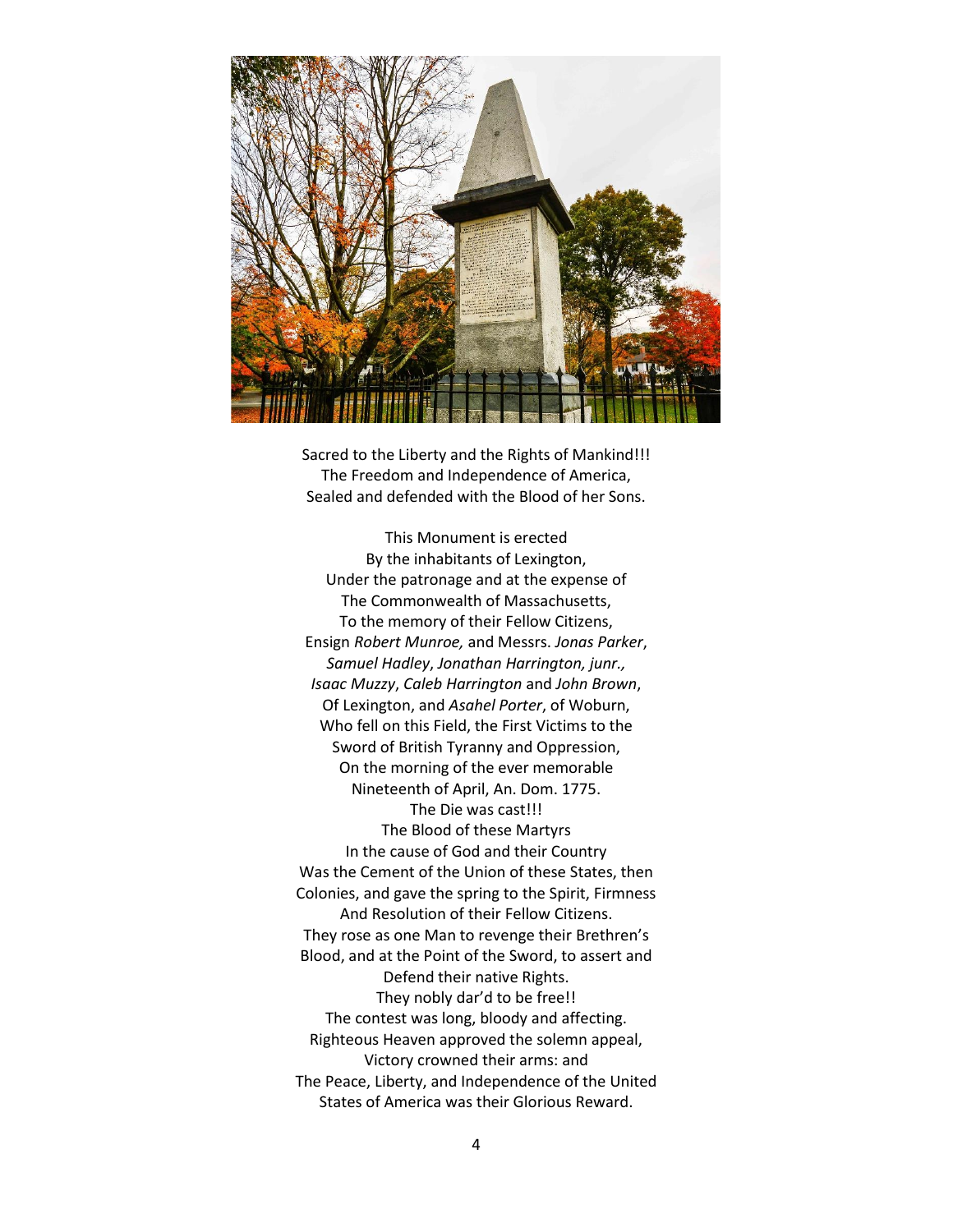

## **Footnotes**

<sup>1</sup>Charles Hudson, *History of the Town of Lexington, Middlesex County, Massachusetts from Its First Settlement to 1868, Revised and Continued to 1912,* Two Volumes, Lexington Historical Society, Houghton Mifflin Company, Boston and New York, 1913, Volume II, *Genealogy*, pp*.* 275-6; <sup>2</sup>Henry Bond, *Genealogies of the Families and Descendants of the Early Settlers of Watertown, Massachusetts, Including Waltham and Weston: To Which is Appended the Early History of the Town, With Illustrations, Maps and Notes*, New England Historic-Genealogical Society, Boston, 1860, pp. 272-3. <sup>3</sup>Photos of their gravestones can be seen at:

<http://www.findagrave.com/cgi-bin/fg.cgi?page=gr&GRid=20992084>

 $4$ Bond, p. 273

5 Ibid., pp. 273-4.

6A photo of their gravestone can be found at [https://www.findagrave.com/memorial/34308448/john](https://www.findagrave.com/memorial/34308448/john-harrington)[harrington](https://www.findagrave.com/memorial/34308448/john-harrington)

<sup>7</sup>Bond, p. 273; Hudson, *Genealogies,* pp. 272-73.

<sup>8</sup>lbid.

<sup>9</sup>Hudson, *Genealogies*, p. 275-6.

 $10$ Vital Records of Bedford, MA to the End of the Year 1849, Births, a[t https://ma-](https://ma-vitalrecords.org/MA/Middlesex/Bedford/aBirthsH.shtml)

[vitalrecords.org/MA/Middlesex/Bedford/aBirthsH.shtml;](https://ma-vitalrecords.org/MA/Middlesex/Bedford/aBirthsH.shtml) Vital Records of Lexington, MA, to the end of 1849, at [https://ma-vitalrecords.org/MA/Middlesex/Lexington/Images/Lexington\\_B032.shtml,](https://ma-vitalrecords.org/MA/Middlesex/Lexington/Images/Lexington_B032.shtml) p. 32.